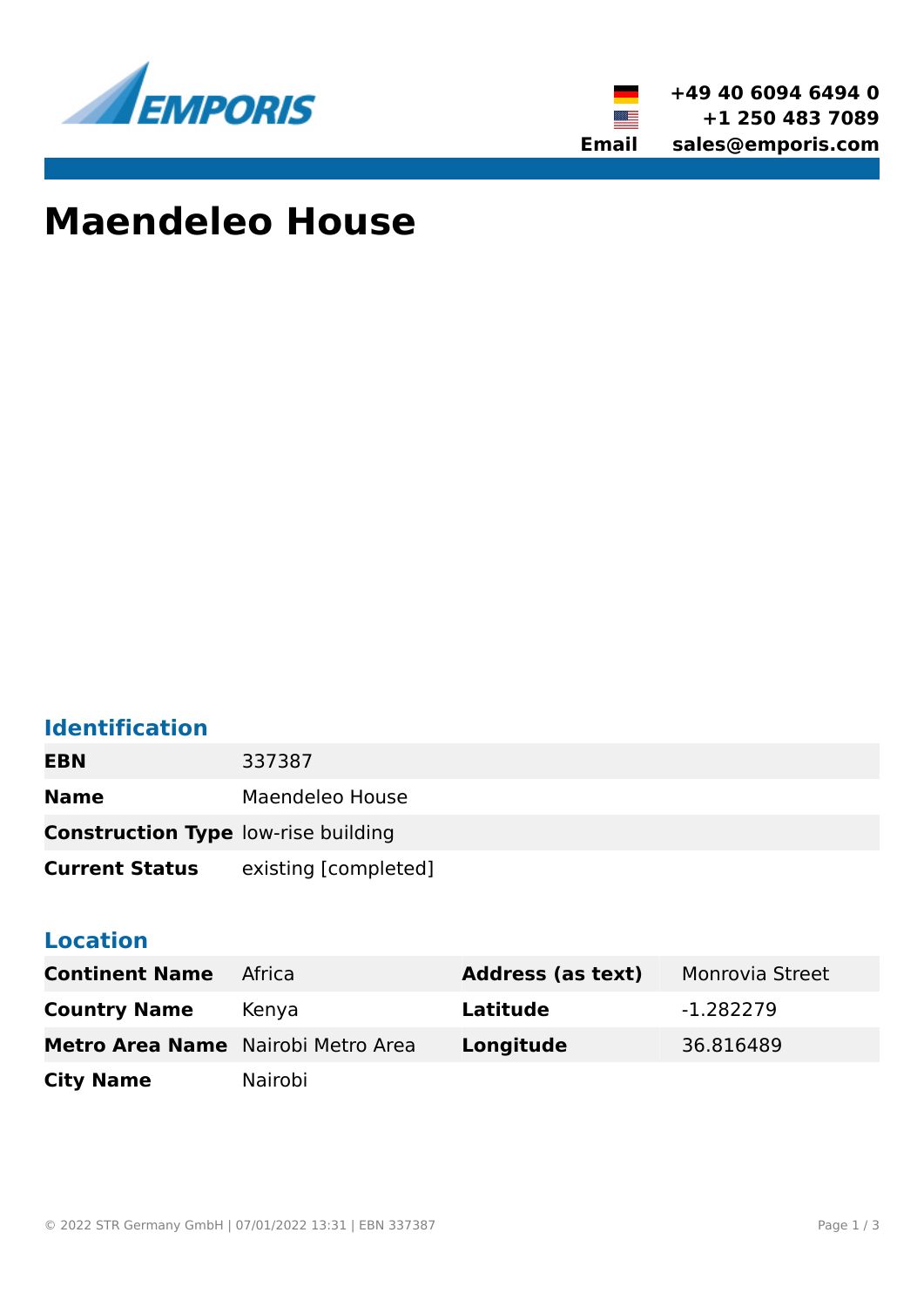

#### **Need additional information? Contact us now!**

Phone **+49 40 6094 6494 0** Phone **+1 250 483 7089** Email **<sales@emporis.com>**

Hamburg 09:00 am - 07:00 pm New York 03:00 am - 01:00 pm Tokyo 04:00 pm - 02:00 am